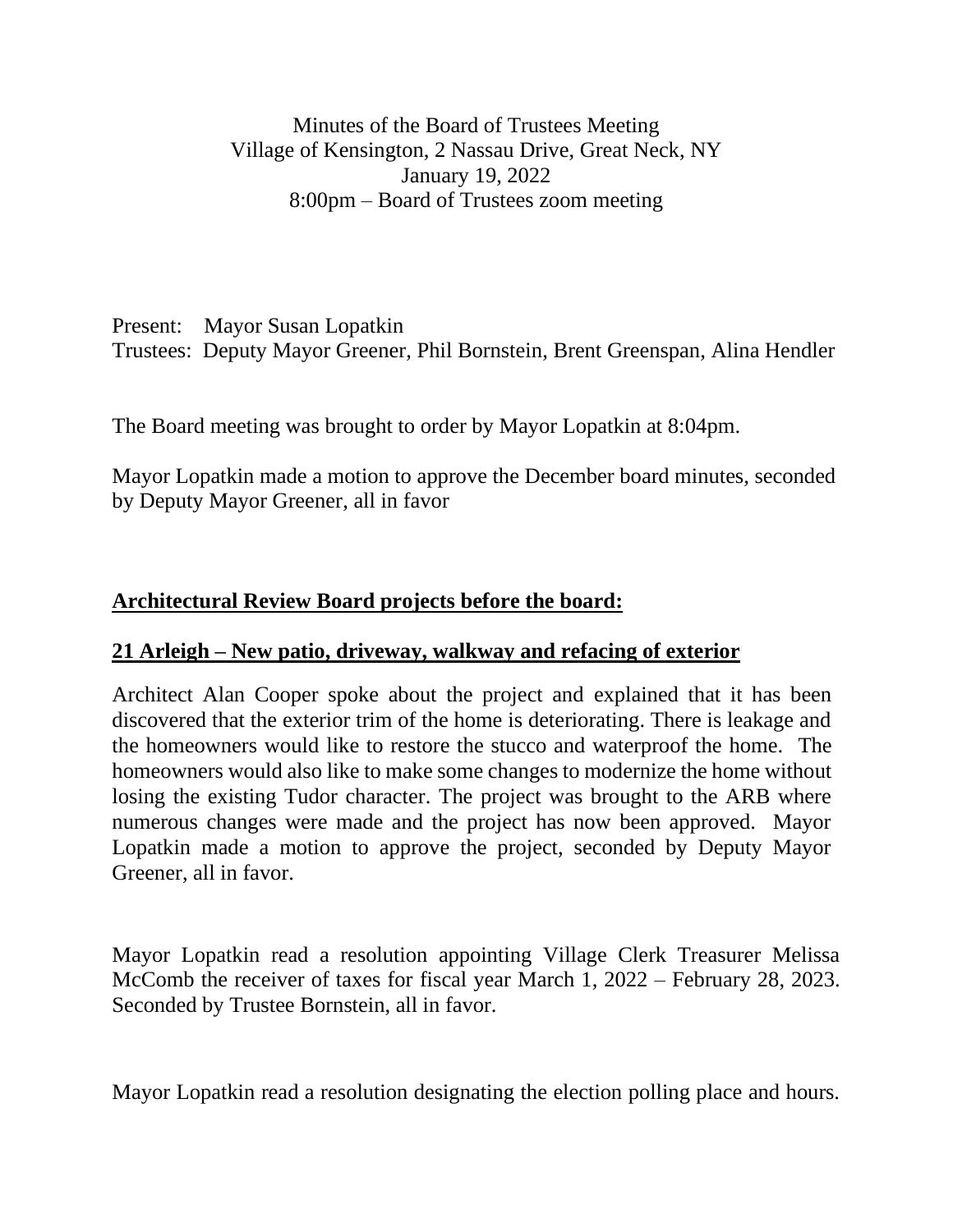The Village Election will take place on March 15, 2022 at the Village Hall from 12pm – 9pm.

Mayor Lopatkin made a motion to open the public hearing for the Budget for 2022- 2023 seconded by Trustee Bornstein, all in favor. Mayor Lopatkin stated we have been operating under a 2% tax cap since 2011. Our budget is \$20,000 under our permitted taxy levy, we are in compliance. We introduced the budget last month and since then there has only been one change to the budget because we went to bid for Sanitation and didn't know the total at the time. Mayor Lopatkin was happy to report that the Sanitation total will stay the same for the next three years.

Mayor Lopatkin reported that the Village is getting a \$50K grant from New York State and that money will be used towards an upgrade to the kiddie pool at the Village Pool. The Village is appropriating \$330K of cash funds to offset the appropriations. The villages taxes stay lower and the tax levy is lower as well. Mayor Loaptkin made a motion to approve the 2022-2023 budget, seconded by seconded by Trustee Bornstein, all in favor.

## **Mayors Report**:

Mayor Lopatkin gave an update regarding the engineers for the kiddie pool project. She has received one estimate, but has another meeting with another company next week.

Mayor Lopatkin also met with FEMA regarding the Village Hall restoration, they are looking for a material list that we incurred, our Building Inspector will be putting that together for them. Regarding our Insurance Company Zurich and the claim for the Village Hall, the Insurance adjuster and the public adjuster are very far apart on their numbers. Our public adjuster told Zurich that we wanted an appraisal done, Zurich stated they would take another look at the claim.

Mayor Lopatkin was happy to report the East Shore Rd drainage issue is being fixed by Nassau County. The Village was contacted by the Contractors that are in charge of the drainage work, we were asked if our Pool parking lot was available to rent for them to store their materials. The Village obliged their request and we are receiving \$2,500 per month for the next two months.